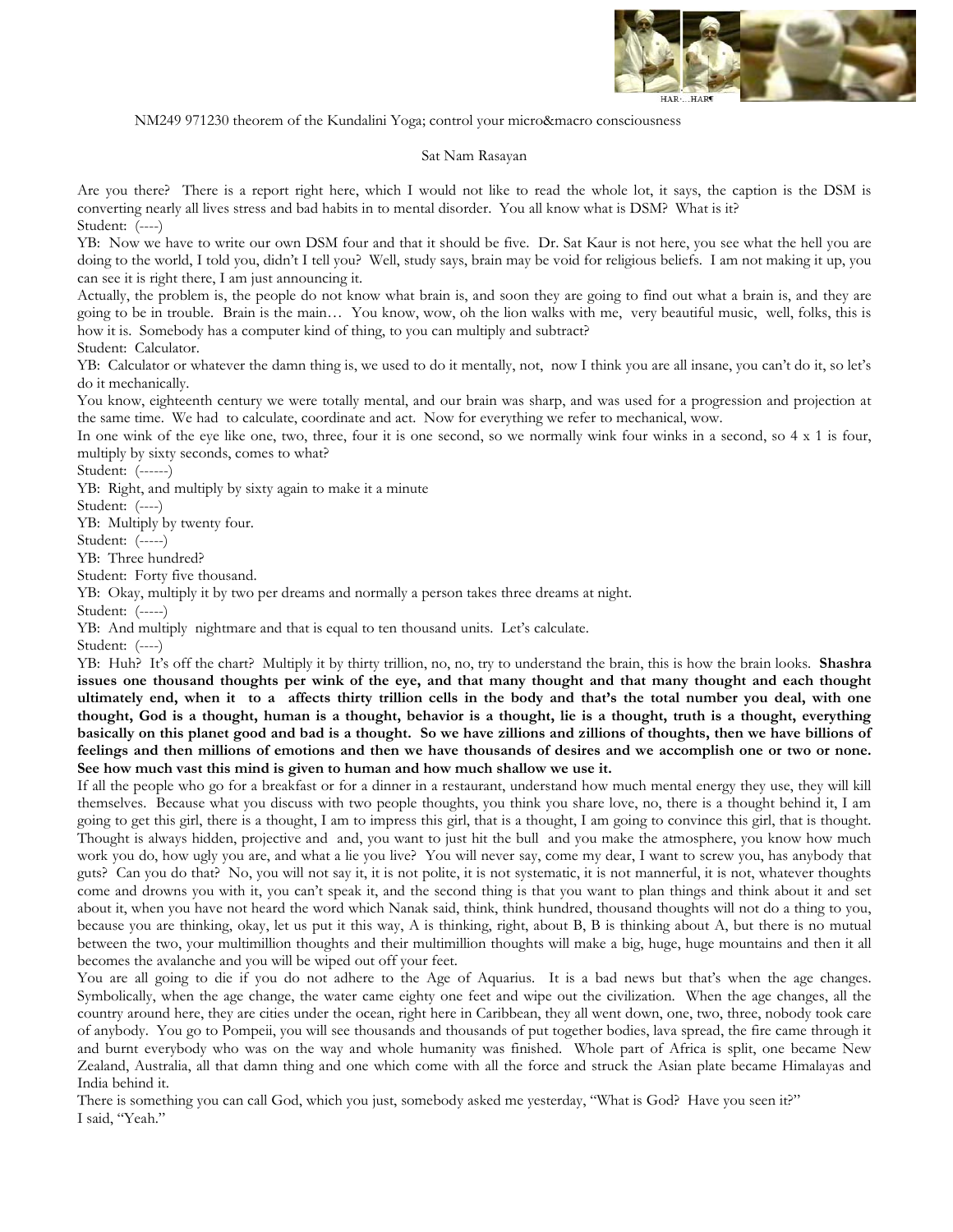## "Where?"

I said, "Go in the northern slopes of Canada, and see those lights at night in winter."

What you call them? I know call them. There is a name for it.

Student: (------)

YB: Yeah, that's how the energy in the universe work. If you have seen that, without your seeing it, everybody who come into the contact of sight, touch, word, physical and that you create northern lights.

Some people are successful, some people are not. Why? They have damaged their caliber. Life is based on caliber, consciousness and character. If you have very strong character you cannot be dodged, you cannot be bent, and you cannot be wiped out. It's the character which gives you courage, it is the character which gives you stability, it is the character which give people impression, it is the character on which people trust, not you. You are worth nothing.

Nanak said something very truthful,

"Karme apo apni ke nerai ke dur."

Our action decide whether we are near or we are far away. Nobody else can decide for us. And what is a character? When you have casted yourself into a position yourself that you are made in God, you will remain made in God, and you will not touch, destroy or harm anything which is made in God.

Somebody said to me, "This mean person is very, very mean to me." Now listen to this statement; "This mean person is very, very mean to me."

I said, "What you did?"

"I just responded."

I said, "This mean person is very, very mean to you and this person made you supreme, super mean."

Do you know the laws? Guru said, "moorkhe na ulajiye," don't entangle with wrong things, wrong people, or wrong , there is no wrong people wants you, there is nothing wrong people want to oust you, there is nothing wrong people want to slander you, there is nothing, nothing is wrong, you are open in the test. You are just standing on the stake, everybody wants to put fire under. There is nothing wrong with it. Why? Because you have a infinity of perfection as individual, therefore you also have a destruction as individual. What road you choose, that is up to you. If you become united and tight within your character and feel good, then you are God, when you not, you are a loose cannon, God knows where you will end up, loose caboose, won't work. Now about this religion, and about yoga and all that what you are learning so far, you have been sincerely taught but this is all does only one thing to built in a person character. It expands the prana in a human. **That's all, what Kundalini Yoga is, it awakens the reserved force, the infinite force and makes a human worthy of the cause of one's own life.** 

Somebody once said, "I have to go."

I said, "Where?"

He said, "I have to go in a place in the middle of the ocean to work on those rigs, you know and I can make lot of money."

"Have you ever been to oceans?"

He said, "Never."

I said, "What you are going to do on the rigs, it is all in the middle of the ocean."

He said, "No, no driving force money was the purpose."

So when you stand on rigs, sometime when you are free, and there are waves, you understand? Ocean waves. He has never seen waves in his life and third, fourth day he got totally insanely bewitched by those waves and end up jumping from the rig. Thank God! God granted him a life. He injured himself, I asked him a question again, "What was it?"

He said, "I don't know, I thought, huge waves are coming."

I said, "They were one not that day, that's a record."

"But they are huge."

I said, "No, you disconnected from conscious to totally unconscious thoughts, why you never went to ocean? And those little waves totally blew your mind, you thought is coming."

He said, "Yeah, it looked like that. I thought there is a wall of water coming to me and I jumped."

**Why these things happen to you? Because you have not built a character to be you. It is not how important you are, the most important thing of you is you. Go and eat salad with somebody but be you, go and sleep with somebody but be you, go and kill yourself but be you. This is very, very important, and it is also very important, do not leave a trail behind you, where you can be judged as a neurotic.** 

I remember once a person, she brought a puppy, puppy become a dog, dog got trained, but one thing dog used to do. Doesn't matter where the dog is, he will come in the living room and poop. Doesn't matter where it is. She tolerated about two weeks and then she realized perhaps it's a accident, she went to a doctor, she went to vet, she went to a animal psychologist, all that stuff. Then finally doctor said, "This dog has to be put to sleep."

That habit can make that much impact. People put you into sleep, they don't talk to you, they don't smile with you, they don't shake hand with you, they avoid you, it's all your action but you do not want to live to even check yourself what you are doing. You are very important. You don't like hard discipline, I agree, I agree.

## **'Jinee Naam Dhyiaa, Gaye Masakat Khaal.'**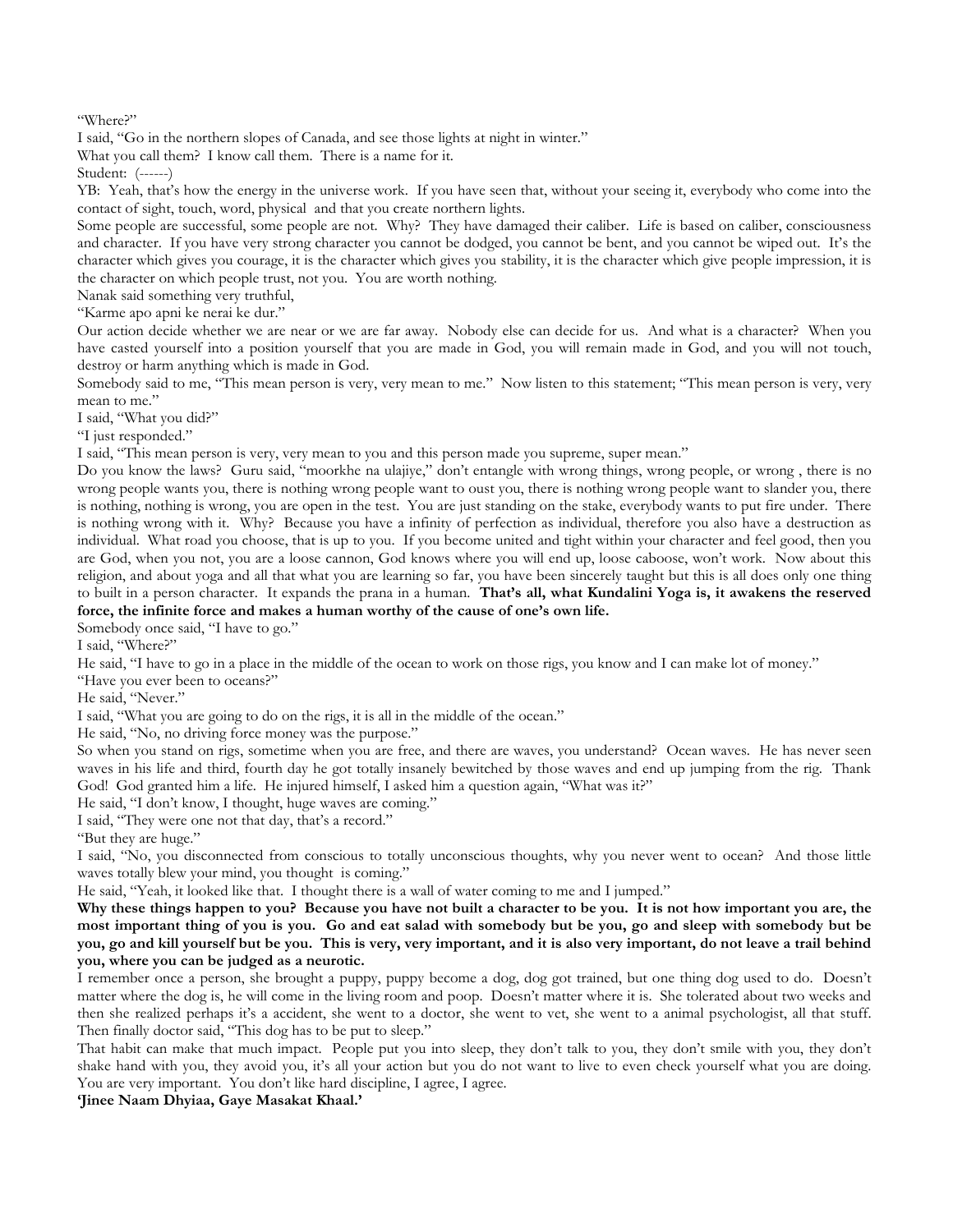## **Those who have elementarily identified their identity in themselves and have done this hard labor, Nanak they are free, they are bright and beautiful.**

It's not right to get up in the morning and leave your body and go to the whole universe, it's not, why should I do that? What right I have got? Let people die, what do I know. I get two times meal, I can sleep. Now when you belong to people, then when people long for you, then you take your subtle body and then you leave. And then you heal, and then you comfort. You fight for each one for you. If somebody give you a present you put it in altar and you pray, otherwise nobody will give you a present.

If somebody comes and ask you for blessing and you bless, it's a part of you is gone that minute. You think two hundred people love a person, oh! My God! What a macho thing, twenty thousand people love to you, macho thing, no my dear, twenty thousand people love you and you have to take care of it shepherd, you have to divide yourself into twenty thousand parts to reach out.

**Twenty thousand parts, that's the human. If you love million people, you divide yourself into a million parts and still keep yourself you. You learn the habit to keep yourself you, doesn't matter what. You can bifurcate yourself into thirty million, that's what, Sat Nam Rasayan is about. What is Sat Nam Rasayan? It is the meditative personality which affects thirty trillion cells in the body and still a person lives, because he controls the tattvas, anyone who learns that meditation and becomes, becomes great automatically and what a fun is that? You just feel and heal.** 

**There is a lot of good process of life which is not worth drifting and conflicting in life, so luckily we have started a standard life in which we try to become human. Because your birth is as human to become universe, become infinite, so you can merge in infinity, anybody can guarantee you, that you with your emotions, feelings and your cries and all that stuff, you can merge in God, you are wrong. Human lifespan is given to you not to distance from your destiny but cover the distance to your destiny and become everyday an experience of infinity.** 

**This is what a human character should be. My life is my life, which is given to me as a gift and I must process myself, nothing should bother me. Pair of the opposite doesn't affect a yogi, praise and slander doesn't affect a yogi. Right and wrong doesn't affect a yogi, no, it doesn't. You can't get into the fire, you cannot run away from it. You can stand in life firm. Once you stand in life firm, then mother nature will change for you.** 

I was in Florida and I was talking to Sampuran. And I said, "Sampuran, you can save these two children."

He said, "No, no, we did everything and we were very kind and all that, we did everything, we can't."

I said, "No, they will."

I called them, I said, "You are from this day personal sevadars and you will be paid."

That's it, life changed.

Was there a rat? The same thing. Huh?

Students: (----)

YB: Well, first of all, now because people don't come to the lecture, mouse and rats have started coming. Why not? It is okay, leave the life as it is, let them enjoy it. They must have been sometime missed some lectures, so they are making it out.

**Tonight we are going through eleven minutes of a technical situation in which I would like you to appreciate yourself and it is my feeling that you shall survive and this happened to be the last class of the year and it is Mars which is living many, many people for a change, so next God willing, few years will be calm and quiet and peace, because houses get changed like twelve houses with a different period but next year ninety eight is a very aggressive year. And every aggressive thing is going to be facing, but in the aggressive if you just become calm, you become wealthy. In a aggressive year, if you become aggressive you will lose.**

**You know, on eighth of January things will change, from onwards be calm, quiet, peaceful and this exercise is very simple, can you do it?**  (24,41)

**11 minutes: Take your left hand please and put it at your navel point very nicely and watch my this right hand, this is parallel to the ground and this is up, this is you have to do, it will be very fast. Hey put that tape, "Har" tape, one every sound "Har" it must complete up and down**.

(Tape "Har…" is played") YB (talks over tape): Double stroke…

(Tape "Har…" is stopped)

**Inhale, now watch those who have done, those who have not done**, (34,38) **9 minutes: take that right hand on your forehead and meditate,**



HAR …HAR



watch what exercise can do to you and when you don't participate how much less you get out of it and now meditate and feel that your spine has become just like a light, tube light, an don't have any other thought…

Steady, keep your spine straight… (43,12) inhale deep… hold the breath, fire out… inhale deep… deep and with very powerful let it go… again inhale deep, inhale more and steady your body and synchronize so that all the poison can come through bloodstream, give yourself a time, so you do it

in, right now. Cannon fire, relax.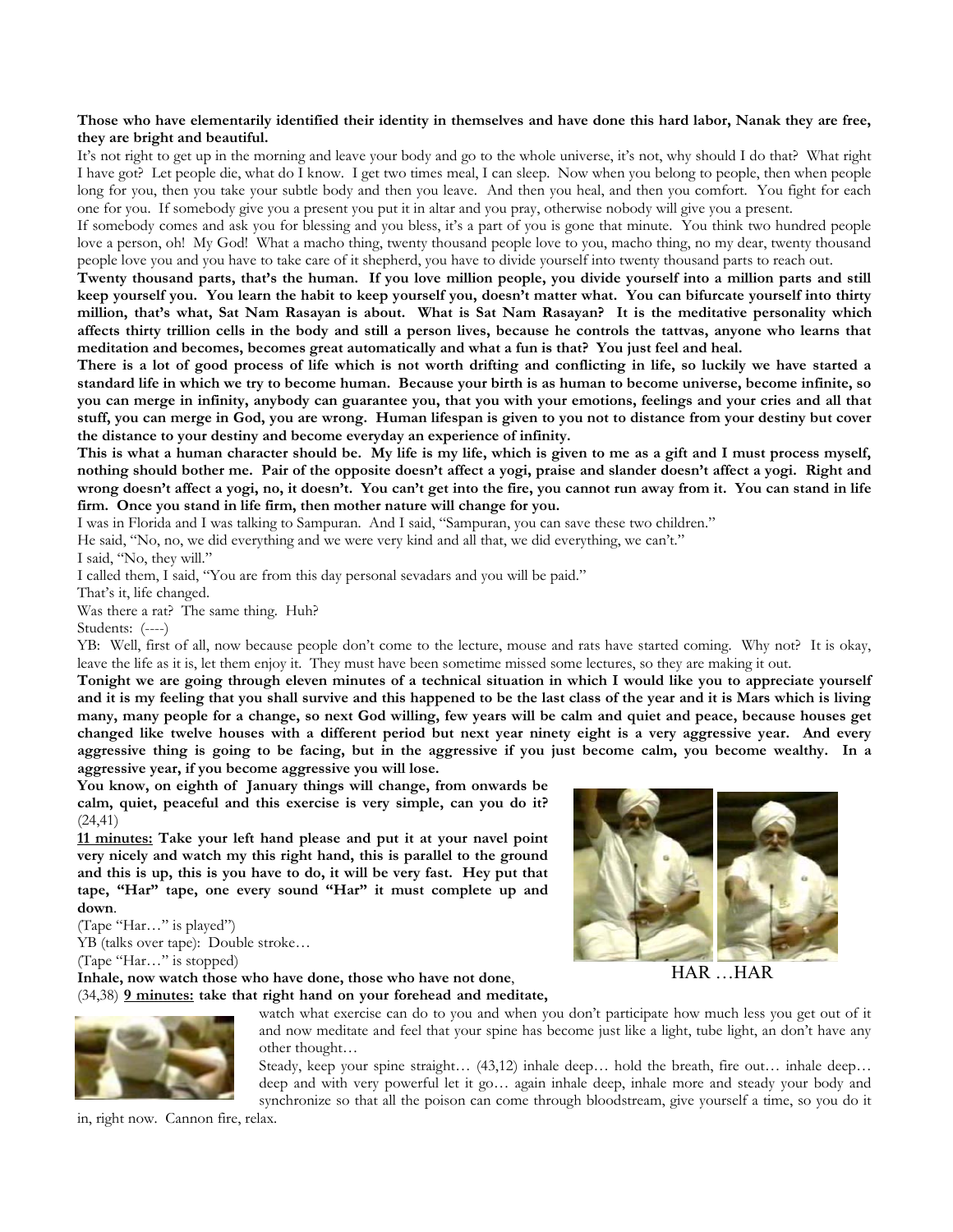**It doesn't take much time to become great, it depends upon how much prana you consume in your body, and what are your habits. People who are emotional, depressed and feeling negative and nonsense and can't face the life, they have a shallow breath. People who face lot of sicknesses are those who do not take cold showers because it is too cold for them, and that doesn't give their capillaries clarity and they have a problem**. Though she has a disease, this, Catherine. Students: (----)

**YB: Now she swims in a cold ocean and she takes cold shower and she is remaining fit because cold and you are very fortunate who live in Espanola, here water is really cold, it is very funny when under cold water you can beat the cold, you will not get cold, you will not get many, many problems because the blood comes out to your skin to protect you and that rush open up all calories(capillaries) and everything else.** 

**So there are lot of things to do, we have released the book on mind, and master touch and many other things for the tool.**  What I am preparing you for is that I don't know where you are coming from but it is just another sixteen years when **people will seek and you have a technology to be useful.** 

Yesterday somebody was yelling and screaming on the telephone, "Why don't you publish your book? Dr. Chopra did it."

I said, "Dr. Chopra is a book publisher, I am a teacher, we'll publish when we can and when we want, we don't live off books and tapes, our books and tapes are for the new age, they are not something we want to make money of."

They are being published, Dr. Sat Kirpal Kaur is working day in and day out, I mean to say she is working hard, what more you expect, but we are not PR people by PR system, we have public relation by character and some people don't like us for this, my friends yell and scream at me and they don't understand why, why? We have shared knowledge, we have spoken truth, one day it will be valued, let time hit us. What is the idea when people do not know how to...

Okay I give you a question, now listen, you are all educated, you are cream of the world, now listen to this line of mine. In mini, micro to maxi of that macro into the micro consciousness in that elevation projection if you have infinity over theta and you cannot change to alpha you are insane, write it down, discuss it at home and that's what qualifying factor is. From all that infinity you have to become finite and from all finite you have to become infinity. And how to project and process that your life. And that's a basic question what you call it is theorem of the Kundalini Yoga.

You don't control your thoughts, you control your micro consciousness and macro existence. You apply thirty trillion controls on you.

Hey, stand up, yeah, you know, who else I can say so, what about the book on Rajani?

I tell you what process is, she is going to leave when? Third? Oh yeah? Good and then, I am going to go on third, right? I will be back here on what? Whatever your orders are, meet with the book right at the airport Albuquerque. If I come out alive and you are not there book in your hand, forget it. Nobody has disobeyed me that bad. Huh? Done? Say it loud. Student: Done.

YB: Thank you, sit down, then we'll deal on the day I come. See it is not only you Sadhana which is after him, me too. Not bad. This guy has this karma. Put the tape.

(Tape "On this day…" is played)

(Tape "On this day…" is stopped)

Blessed are those who fulfill their destiny to fall in love with their character, their conditions and their environments. Such is the wisdom of God and such people on the path of prosperity are there to share and care others those who need. In this lonely life, in our individuality we are at fixed point and we radiate and shine like stars in the sky with each one, and we are the beauty of the heavens on earth. May our consciousness become clear and we must serve very dearly the gift of life which God has given us. May there be peace forever between all living beings with grace, tranquility and excellence and ecstasy. May God bless us, in this calendar year He has come us through, those of our comrades and friends and relatives which have fallen, we fall in prayer for them and ask all Purkh to give them the liberty of their soul so they reach their own ecstasy of consciousness, to merge with that infinite power of God. We also pray for all the sick so that they can be healed, we also pray for our self that we may be exalted. May Guru bless us and guide and God bestow on us the honor and give us the strength and courage we need. Sat Nam.

Students: Sat Nam.

YB: Well, Amarta has Sunderta that news you all must have read, huh? We have a baby girl now. Yeah, anybody knows? Everybody knows. Now it is a moral order and cursed will be those who do not obey this kind of human moral order that you must visit that girl.

Each one of you in the community is under that order and we are going to watch, and if somebody has found out has disobeyed it, we will not do anything but never visit that person again. Yeah, forty days are applicable to only her, not to you guys, you go and mark your presence, don't jump on her, but you know, reach her, send her may be a one flower, pick it up one leaf or something just show her, you exist, you are not dead, don't act as a dead community, you understand? What did I say? Student: (-------)

YB: Reach out and touch her, not this way. I don't want her to lose ribs, already poor girl is in trouble. So everybody who is not listening here, you just see that you have that. There is a little baby girl and she might be very good if you send her few clothes. You do not know the pain of the single mother, I know, I am a single father, I raised thousands of my children. You know, I know the pain more than anybody knows. And sometime my staff gets tired, they say, "Why she is sitting here?"